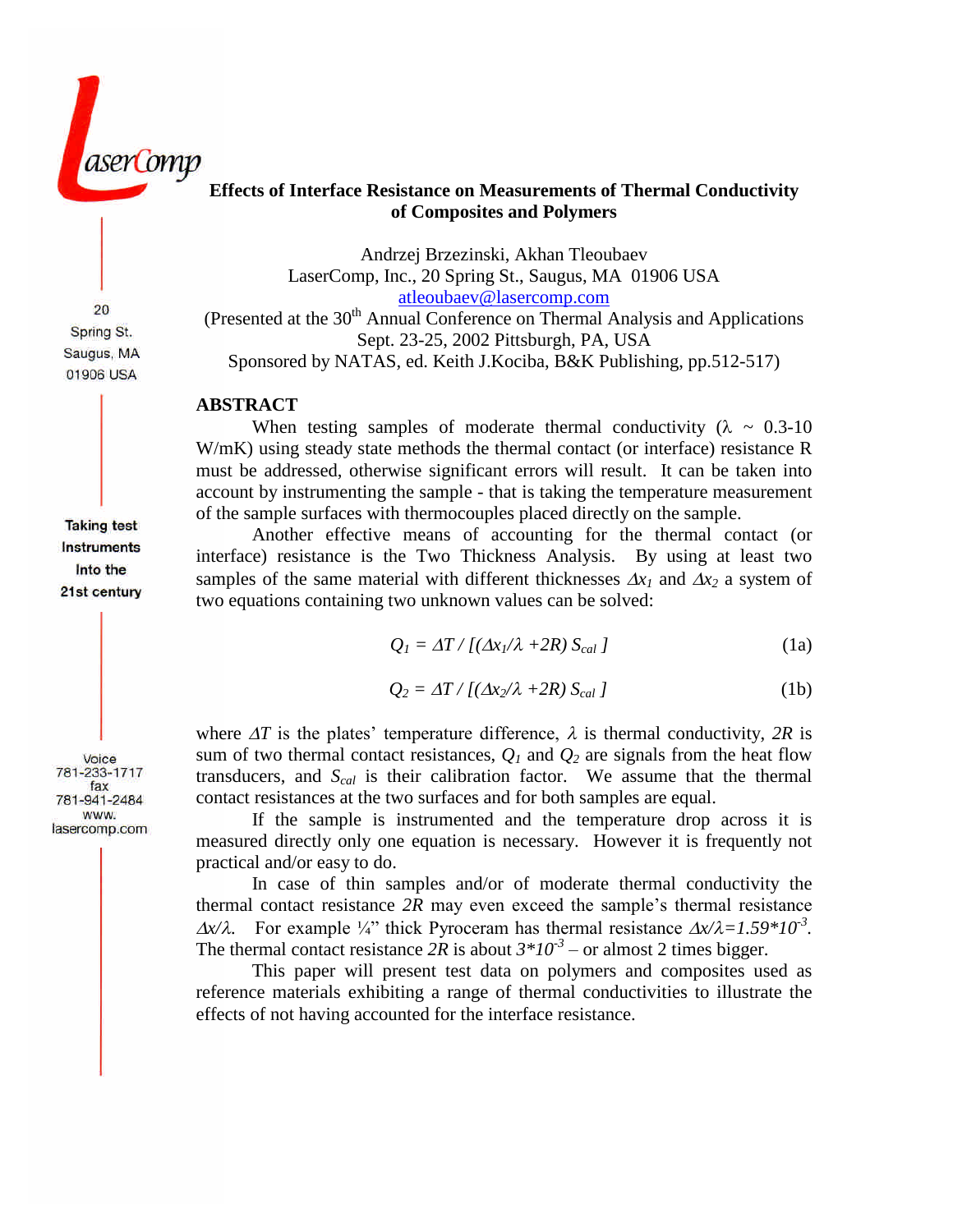

**INTRODUCTION**

The general principle of the heat flow meter instruments (see ASTM C518 and E1530 Standards) is based on one-dimensional equation for Fourier-Biot law:

$$
q = -\lambda (dT/dx)
$$

where q is heat flux  $(W/m^2)$  flowing through the sample,  $\lambda$  is its thermal conductivity (W m<sup>-1</sup> K<sup>-1</sup>) of the sample,  $dT/dx$  is temperature gradient (K m<sup>-1</sup>) on the isotherm flat surface in the sample.

If a flat sample is placed between two flat isothermal plates maintained at different constant temperatures, eventually a uniform one-dimensional temperature field establishes within all the sample's volume (size of the plates is supposed to be much larger than thickness of the sample). The temperature gradient within the sample is equal to the difference between temperatures of its surfaces  $\Delta T$  ( $\Delta T = T_{hot surface} - T_{cold surface}$ ) divided by its thickness  $\Delta x$ , because in this case average temperature gradient  $dT/dx$  is equal to  $-AT/\Delta x$ .

Thermal resistance of the flat sample  $R_{sample}$  is equal to its thickness  $\Delta x$ [m] divided by its thermal conductivity  $\lambda$  [W m<sup>-1</sup> K<sup>-1</sup>]:

$$
R_{sample} = \Delta x / \lambda \qquad \text{[m}^2 \text{K W}^1 \text{]}
$$
 (2)

The thermal contact resistance *R* is equal to temperature difference  $\delta T$  [K] between two contacting surfaces divided by heat flux  $q \text{ [W/m}^2$ :

$$
R = \delta T / q \qquad \qquad [\text{m}^2 \text{K W}^{-1}] \tag{3}
$$

and depends on the types of adjoining materials, their surface roughness, and the interface pressure. Although the subject has been studied for a long time, still very little is known about the complex mechanism of heat transfer at the contact between two bodies [1-3].

In case of moderate and high thermal conductivity samples the temperatures of their surfaces are not equal to the temperatures of the instrument's plates, so:

$$
T_{cold\ plate} < T_{cold\ surface} < T_{hot\ surface} < T_{hot\ plate}
$$
 (4a)

$$
\delta T + \Delta T_{sample} + \delta T = \Delta T_{plates} \tag{4b}
$$

Temperature difference *Thot surface - Tcold surface* can be measured directly using thin thermocouples installed in the grooves on the sample's surfaces, however it is not easy to do.

Electric signal  $Q$  [ $\mu$ V] in heat flow meter instruments is proportional to the heat flux q [W/m<sup>2</sup>], which is equal to temperature difference  $\Delta T$  divided by

**Taking test Instruments** Into the

21st century

20 Spring St. Saugus, MA 01906 USA

```
Voice
 781-233-1717
     fax
 781-941-2484
    WWW.
lasercomp.com
```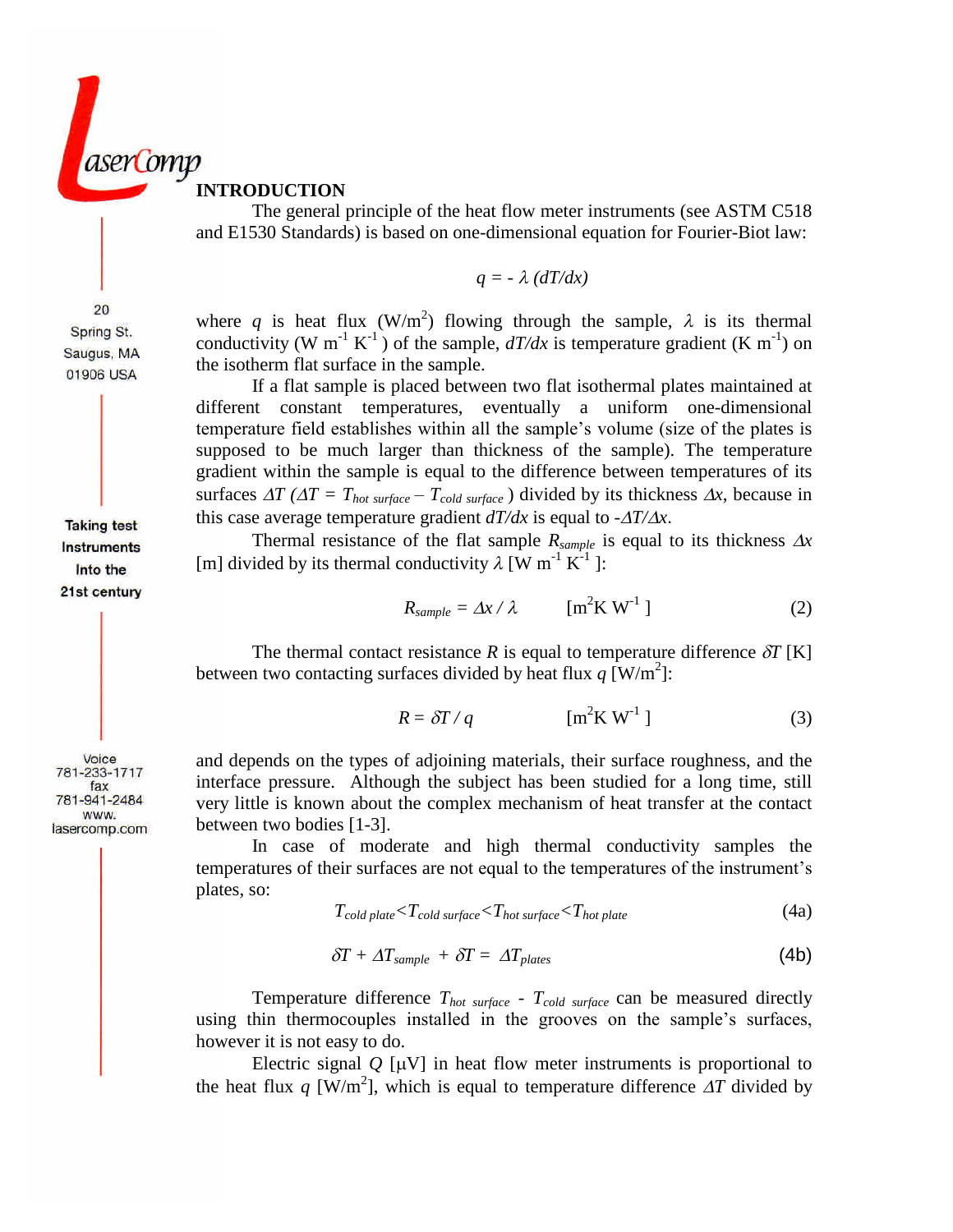the total thermal resistance - sum of thermal resistance of the sample  $\Delta x/\lambda$  and two thermal contact resistances  $2R$  – see Eqs. (1a) and (1b). The calibration factor  $S_{cal}$ , physically, is the heat flow  $(W/m^2)$  necessary to create 1 micro Volt signal on the heat flow transducer.

### **EXPERIMENTAL**

Calibration of the Heat Flow Meter instruments has to be done using materials with known thermal conductivity [4-8] like Pyrex 7740, Pyroceram 9606 and Vespel® DuPont<sup>™</sup> (accuracy of the values is assumed to be about 5%): **Table 1**. Thermal conductivity (W/mK)

 $T<sup>0</sup>C$  Vespel® DuPont<sup>™</sup> Pyrex 7740 Pyroceram 9606

| $\ddotsc$ | $\sim$ |       | 1,10 |
|-----------|--------|-------|------|
|           | 0.365  | 1.063 | 4.15 |
| 20        | 0.371  | 1.086 | 4.04 |
| 40        | 0.377  | 1.115 | 3.94 |
| 60        | 0.386  | 1.145 | 3.85 |
| 80        | 0.389  | 1.175 | 3.78 |
| 100       | 0.396  | 1.203 | 3.71 |
|           |        |       |      |

To obtain the correct value of the calibration factor *Scal* either direct measurement of the samples' surfaces temperatures should be done, or Two-Thickness calibration procedure should be used using solution of the system of two Eqs  $(1a)$  and  $(1b)$ :

$$
S_{cal} = \Delta T \lambda_{cal} (Q_1 - Q_2) / [Q_1 Q_2 (\Delta x_2 - \Delta x_1)] \tag{5}
$$

$$
2R_{cal} = (\Delta x_2 Q_2 - \Delta x_1 Q_1) / [\lambda_{cal}(Q_1 - Q_2)] \tag{6}
$$

Ideally, all the calibration runs should give the same values of the calibration factor no matter what method or what calibration standard is used.

If the thermal contact resistance *2R* is not taken into account then the samples of larger thickness give larger calculated value of thermal conductivity simply because the heat flow meter instruments are able to measure only total thermal resistance between their plates:

$$
R_{total} = R_{sample} + 2R_{thermal\ contact} = \Delta x/\lambda + 2R_{thermal\ contact} = \Delta T/(Q S_{cal})
$$
 (7)

If we plot the total thermal resistance for several (at least two) samples against thickness and linearly extrapolate it down to zero thickness, we will get the value of thermal contact resistance *2R* (see Fig.1)*.*

The correct value of the sample's thermal conductivity is equal to its thickness divided by the sample's thermal resistance, which is equal to total thermal resistance **minus** thermal contact resistance:

20 Spring St. Saugus, MA 01906 USA

**Taking test Instruments** Into the 21st century

aserComp

Voice 781-233-1717 fax 781-941-2484 WWW.

lasercomp.com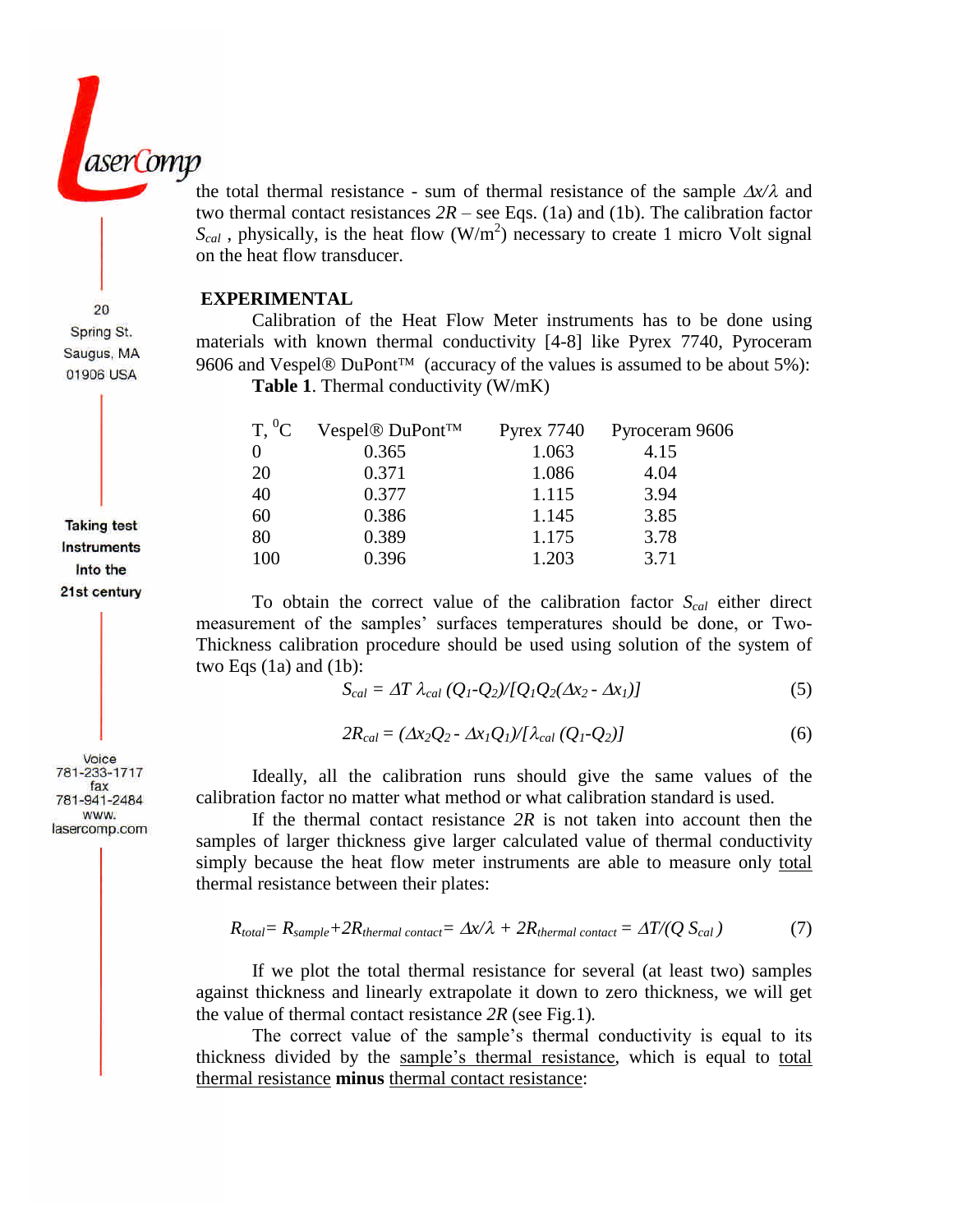$$
\lambda = \Delta x / R_{sample} = \Delta x / (R_{total} - 2R_{thermal \text{ contact}})
$$
\n(8)

If we calculate thermal conductivity of different thickness samples taking into account the thermal contact resistance *2R* we get the **same** and correct value of thermal conductivity for all the samples of different thickness.



**Figure 1** – Total thermal resistance  $(m^2 K/W)$  against thickness in millimeters. Extrapolations down to zero thickness give values of the thermal contact resistance 2R. Reciprocal of slope gives value of thermal conductivity  $\lambda$ 

20 Spring St. Saugus, MA 01906 USA

aserComp

781-233-1717 781-941-2484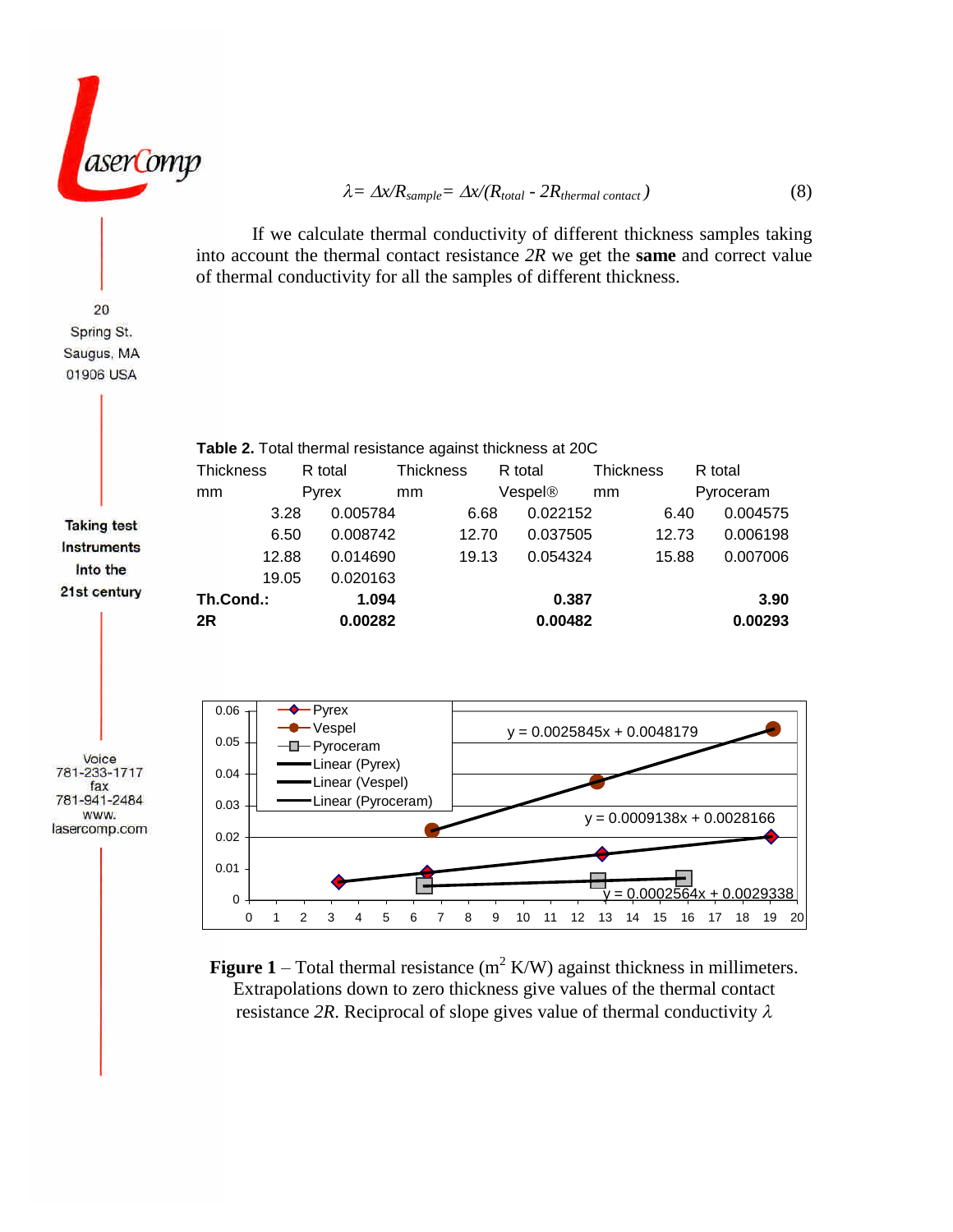

Correct value of thermal conductivity can be calculated using the Two-Thickness procedure and following formula  $-$  solution of the system of the two Eqs. (1a) and (1b):

$$
\lambda = S_{cal} Q_1 Q_2 (\Delta x_2 - \Delta x_2) / [\Delta T (Q_1 - Q_2)] \tag{9}
$$

$$
2R = (\Delta x_2 Q_2 - \Delta x_1 Q_1) \Delta T / [(Q_1 Q_2 S_{cal}(\Delta x_2 - \Delta x_1)] \tag{10}
$$

It can be calculated from the slope (reciprocal value) of the graph of the total thermal resistance against thickness of the samples as well (see Fig.1).

Recently developed and tested new Guarded Hot Plate system (also using the Two-Thickness formulas) can obtain accurate absolute thermal conductivity values without using calibration standards (soon to be published). This is an additional proof of the validity of the Two-Thickness formulas and procedure.

#### **RESULTS AND DISCUSSION**

Single-thickness tests of the same materials may give different thermal conductivity values because the heat flow meter instruments are sensitive only to the total thermal resistance. One-thickness procedure of calculations does not take into account the difference of thermal contact resistance of the calibration standard and one of the tested sample. Two-thickness procedure does  $-$  so the result is the thermal conductivity of the tested material itself, without the interface resistance (see Fig.2).

20 Spring St. Saugus, MA 01906 USA

**Taking test Instruments** Into the 21st century

Voice 781-233-1717 fax 781-941-2484 WWW. lasercomp.com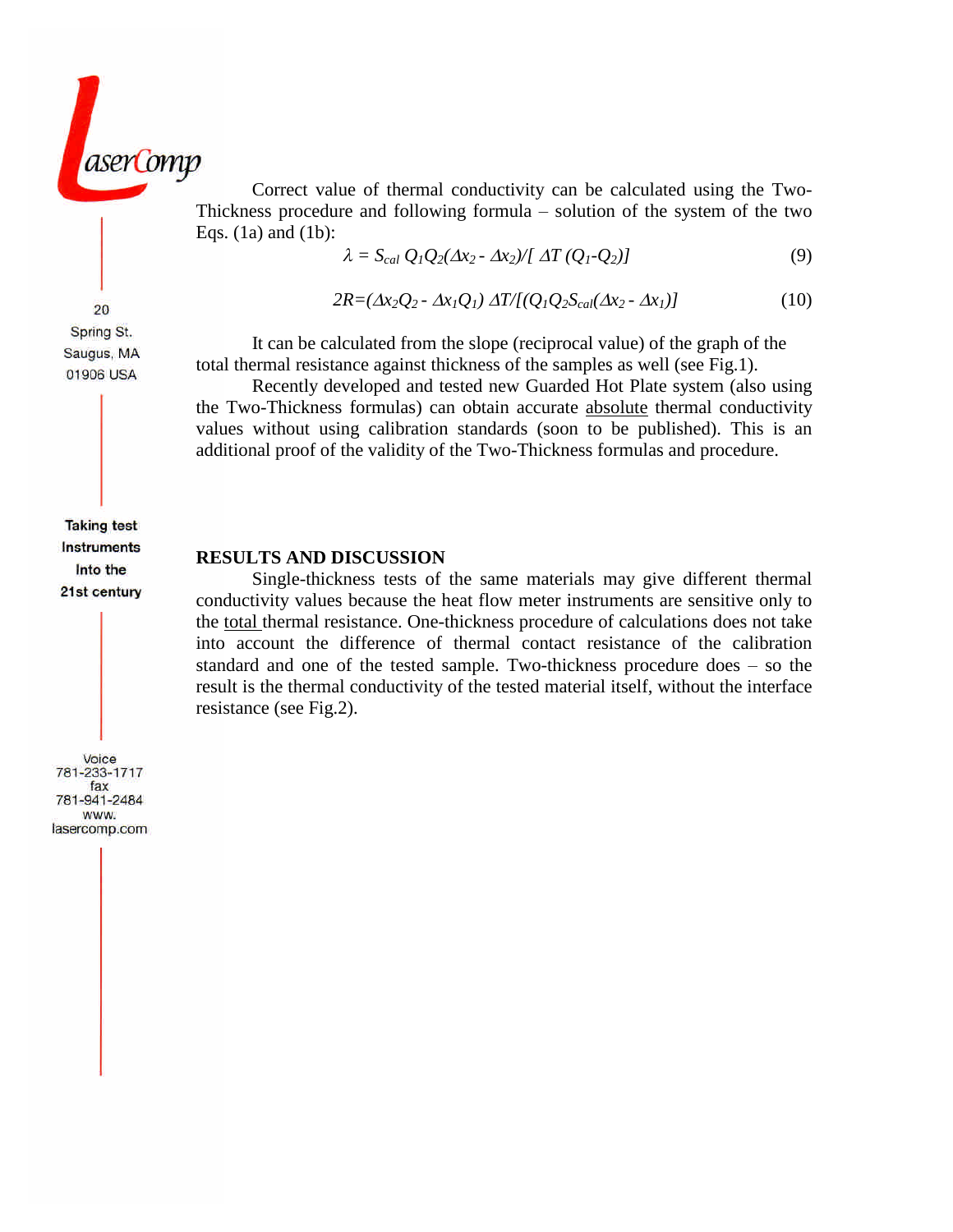

**Figure 2**. Pyroceram 9606 thermal conductivity (W/mK) using Pyrex 7740 calibration (against temperature in degrees Centigrade, +/-5% error bars). LaserComp FOX50 Instrument.

In case of 1 cm and 2 cm thick Pyrex (thermal conductivity is  $\sim$  1 W/mK), thermal resistances of the samples are 0.01 and 0.02. If thermal contact resistance is equal to, say 0.003, then thermal resistances measured by the heat flow meter instrument are 0.013 and 0.023 for these two samples. Thermal conductivity values calculated supposing that thermal contact resistance is zero will give us 0.769 W/mK for 1 cm sample  $(23%$  error), and 0.869 W/mK for 2 cm sample (13% error).

Typical value of 2R is about  $0.002 - 0.005$  m<sup>2</sup>K/W, and is comparable to samples' thermal resistance: 1 cm-thick Pyrex has thermal resistance  $\sim 0.01$ , and 1 cm-thick Pyroceram  $-$  ~0.0025. Actually, the value of 2R includes also thermal resistance between temperature sensor and sample's surface (of both sides), and is not only the thermal contact resistances on the sample's surfaces.

### **CONCLUSIONS**

The Two-Thickness procedure of calibrations and tests provides significantly improved accuracy of thermal conductivity measurements compared to regular tests and procedures. ASTM E1530 presents only one-digit accuracy

Voice 781-233-1717

fax 781-941-2484 WWW. lasercomp.com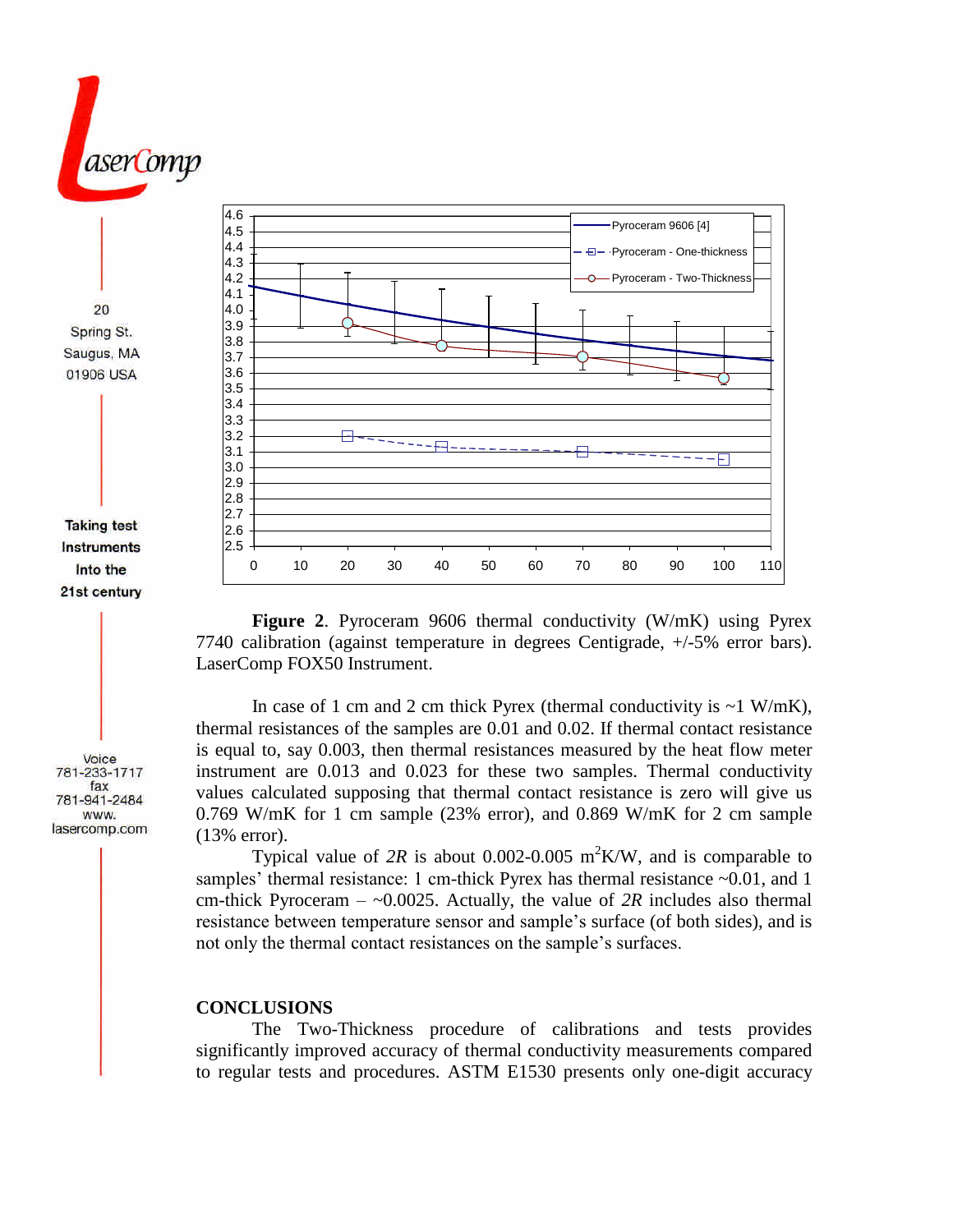

(e.g. Pyroceram's thermal conductivity is  $4 W/mK$ ), whereas the Two-thickness tests give almost three-digit accuracy (reliable 2 digits).

Lasercomp's FOX50 instrument with "WinTherm50" software enables the User to conveniently do External Temperature measurements with the external thermocouples provided by simply plugging them into the outlets in the back of the FOX50. Their readings are factored directly into the calculation.

The FOX50 Two Thickness Analysis enables the User to perform this procedure simply and easily by merely entering a second sample of the same material at a different thickness into the FOX50 when the first sample's test has finished. LaserComp has performed hundreds of Two Thickness Analyses and our data has shown the very real and significant advantages of this Procedure.

**Taking test Instruments** Into the 21st century

20 Spring St. Saugus, MA 01906 USA

Voice 781-233-1717 fax 781-941-2484 www. lasercomp.com